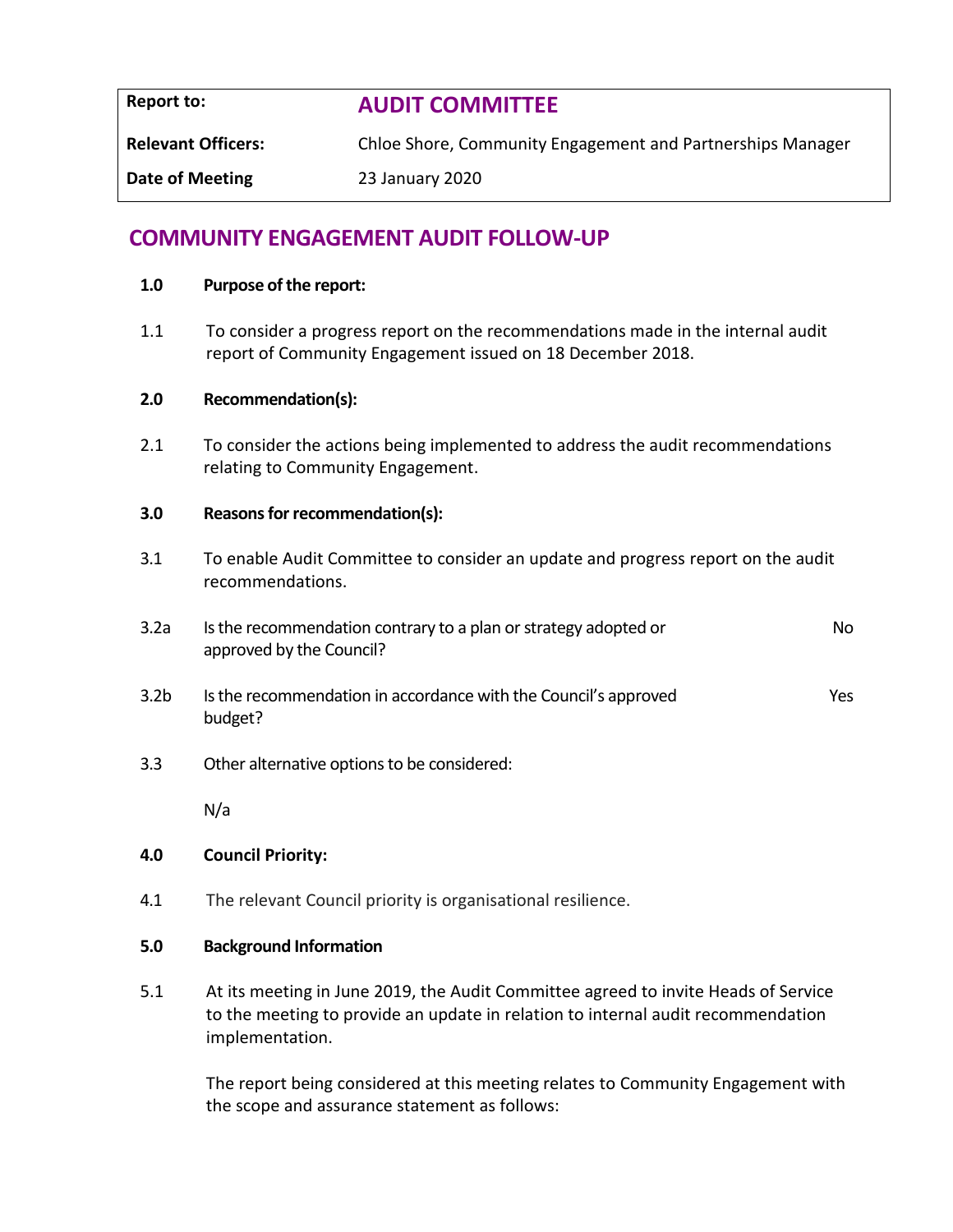#### **Scope**

The scope of the audit was to review and assess the current arrangements for engagement with the community across the Council's various service areas in order to assist the Community Engagement team in embedding a strategic, effective and consistent approach to engagement going forward.

#### **Overall Opinion and Assurance Statement**

The Council's community engagement activity is not governed by any specific controls, nor does it work within the parameters of any corporate guidance, although those that undertake statutory consultations will maintain some local guidance.

It is clear that the Council does engage, however whether that engagement is effective and of the right quality has not been proven, internal audit therefore consider there to be inadequate controls with a number of material risks identified and significant improvement required.

An update on actions is outlined at Appendix 3(a).

Does the information submitted include any exempt information? No

### **List of Appendices:**

Appendix 3(a): Internal Audit Recommendations and Agreed Actions.

#### **6.0 Legal considerations:**

- 6.1 Risks need to be effectively managed in order to comply with relevant legislation.
- **7.0 Human Resources considerations:**
- 7.1 The controls being implemented will be undertaken by current employees.
- **8.0 Equalities considerations:**
- 8.1 N/a
- **9.0 Financial considerations:**
- 9.1 The controls being implemented will be done so within current budget constraints.

#### **10.0 Risk management considerations:**

- 10.1 To enable the Audit Committee to gain assurance that risks are being effectively managed.
- **11.0 Internal/ External Consultation undertaken:**